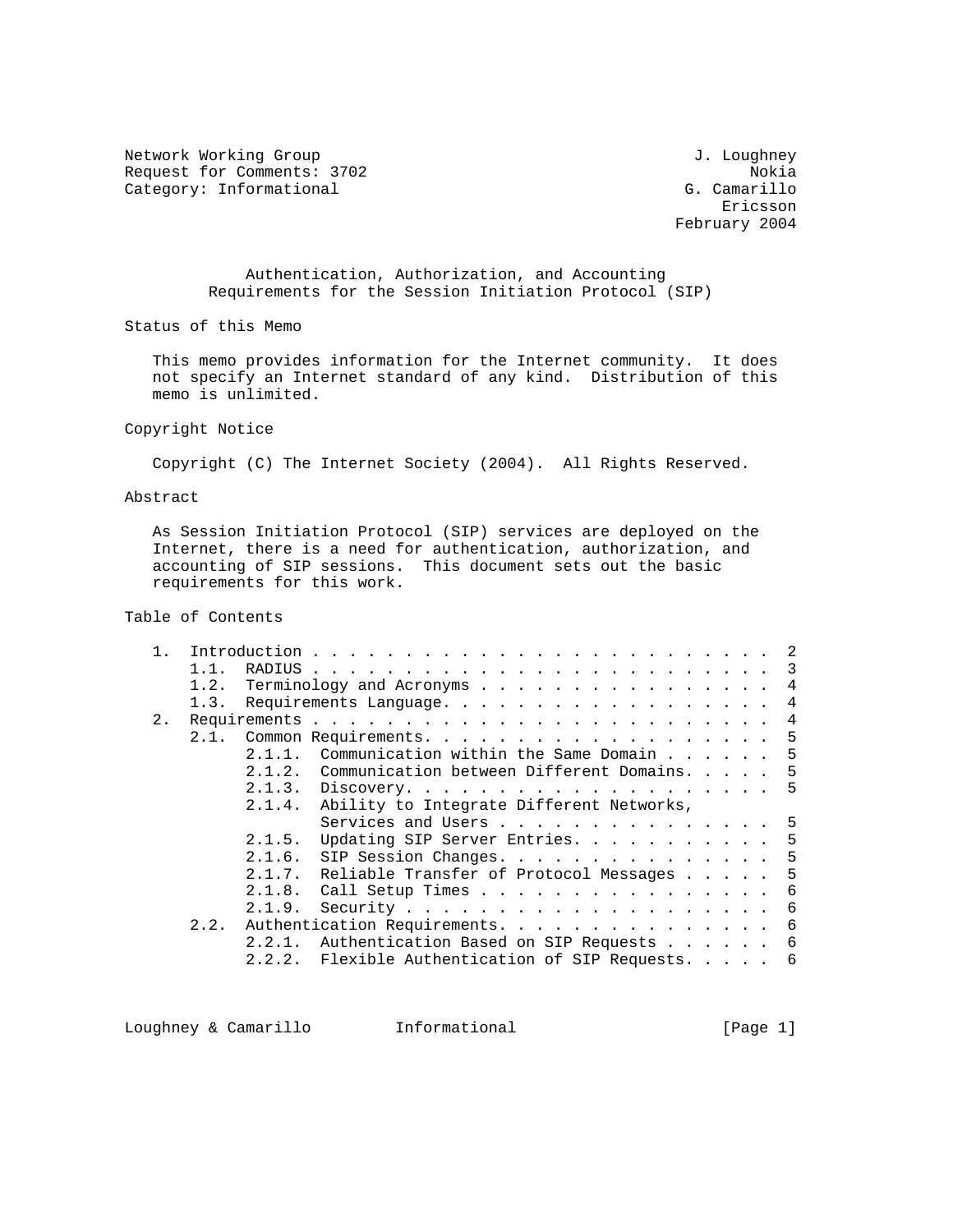|                | 2.3. Authorization Requirements 6                        |
|----------------|----------------------------------------------------------|
|                | Ability to Authorize SIP Requests. 7<br>2.3.1.           |
|                | Information Transfer 7<br>2.3.2.                         |
|                | 2.3.3. User De-authorization. 7                          |
|                | 2.3.4. User Re-authorization. 7                          |
|                | Support for Credit Control 7<br>2.3.5.                   |
|                | Accounting Requirements. 8<br>2.4.                       |
|                | Separation of Accounting Information 8<br>2.4.1.         |
|                | Accounting Information Related to Session<br>2.4.2.      |
|                | Progression. 8                                           |
|                | Accounting Information Not Related to Session<br>2.4.3.  |
|                | Progression. 9                                           |
|                | Support for One-Time and Session-based<br>2.4.4.         |
|                | Accounting Records 9                                     |
|                | Support for Accounting on Different Media<br>2.4.5.      |
|                |                                                          |
|                | 2.4.6. Configuration of Accounting Generation            |
|                |                                                          |
|                | 2.4.7. Support for Arbitrary Correlations 9              |
| $\mathcal{E}$  |                                                          |
|                | 3.1. WLAN Roaming Using Third Party Service Providers 11 |
|                | 3.2. Conditional Authorization. 12                       |
| 4.             |                                                          |
| 5.             |                                                          |
| б.             |                                                          |
|                | 6.1. Normative References 13                             |
|                | Informative References 13<br>6.2.                        |
| 7 <sub>1</sub> |                                                          |
| 8.             | Full Copyright Statement 15                              |
|                |                                                          |

# 1. Introduction

 The AAA working group is chartered to work on authentication, authorization, and accounting solutions for the Internet. This work consists of a base protocol, applications, end-to-end security application, and a general architecture for providing these services [3]. The AAA working group has specified applicability of AAA-based solutions for a number of protocols (e.g., AAA requirements for Mobile IP [4]).

 SIP is a signalling protocol for creating, modifying, and terminating different types of sessions, such as Internet phone calls, multimedia distribution, and multimedia conferences [1]. SIP sessions have needs for session authentication, authorization, and accounting (AAA).

Loughney & Camarillo Informational [Page 2]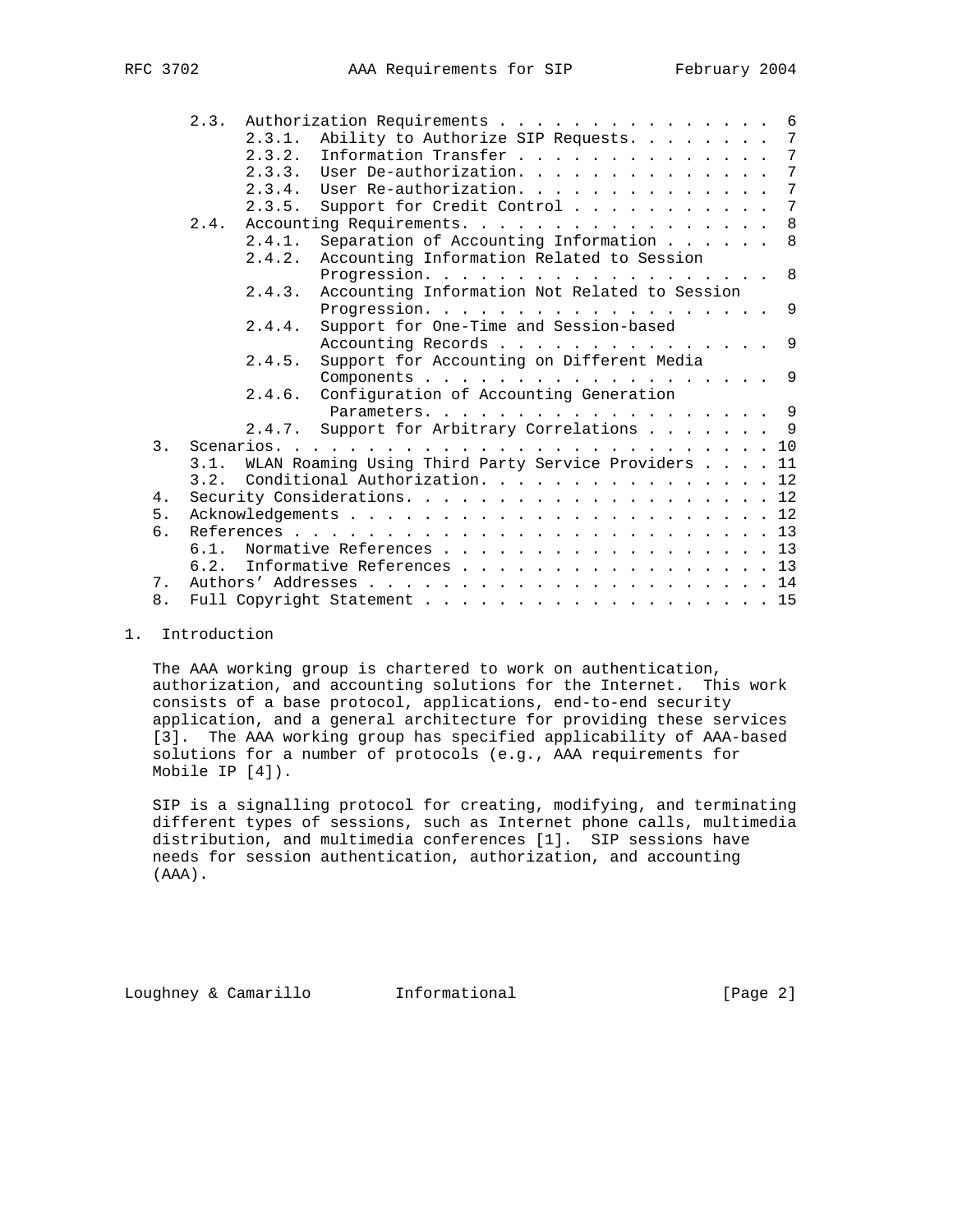In order to authenticate and authorize users, it is typically more convenient for SIP entities to communicate with an AAA sever than to attempt to store user credentials and profiles locally. SIP entities use the SIP-AAA interface to access the AAA server.

 This document provides requirements for the interface between SIP entities and AAA servers. While accounting requirements are discussed, this document does not cover SIP charging or billing mechanisms.

 One possible use of this document would be to create an AAA application for SIP. Any protocol meeting the requirements outlined by this document could be used. Possible candidates, among others, are Diameter [3] and XML-based protocols following the web-services model.

## 1.1. RADIUS

 The main purpose of this document is to provide input to designers working on AAA applications using new protocols, such as Diameter and XML-based protocols. Nevertheless, a few limited RADIUS [5] extensions may meet some of the requirements in this document (for instance, some of the authentication requirements). We expect that while RADIUS with these limited extensions will meet particular functional requirements, it will not meet other important requirements. The following are some requirements that are not expected to be met by RADIUS:

- 1. Section 2.1.3: RADIUS does not support a discovery feature.
- 2. Section 2.1.7: RADIUS does not support reliable message delivery.

 The following list contains the requirements that can be met by RADIUS or RADIUS extensions.

- 1. Section 2.1.2: Communication between domains does not scale well in RADIUS. As a result, inter-domain communications are typically handled using a proxy architecture [6].
- 2. Section 2.1.5: RADIUS clients would need to support Dynamic Authorization [7].
- 3. Section 2.1.9: RADIUS clients would need to rely on a lower layer security protocol, such as IPSec, to perform mutual authentication.

Loughney & Camarillo Informational [Page 3]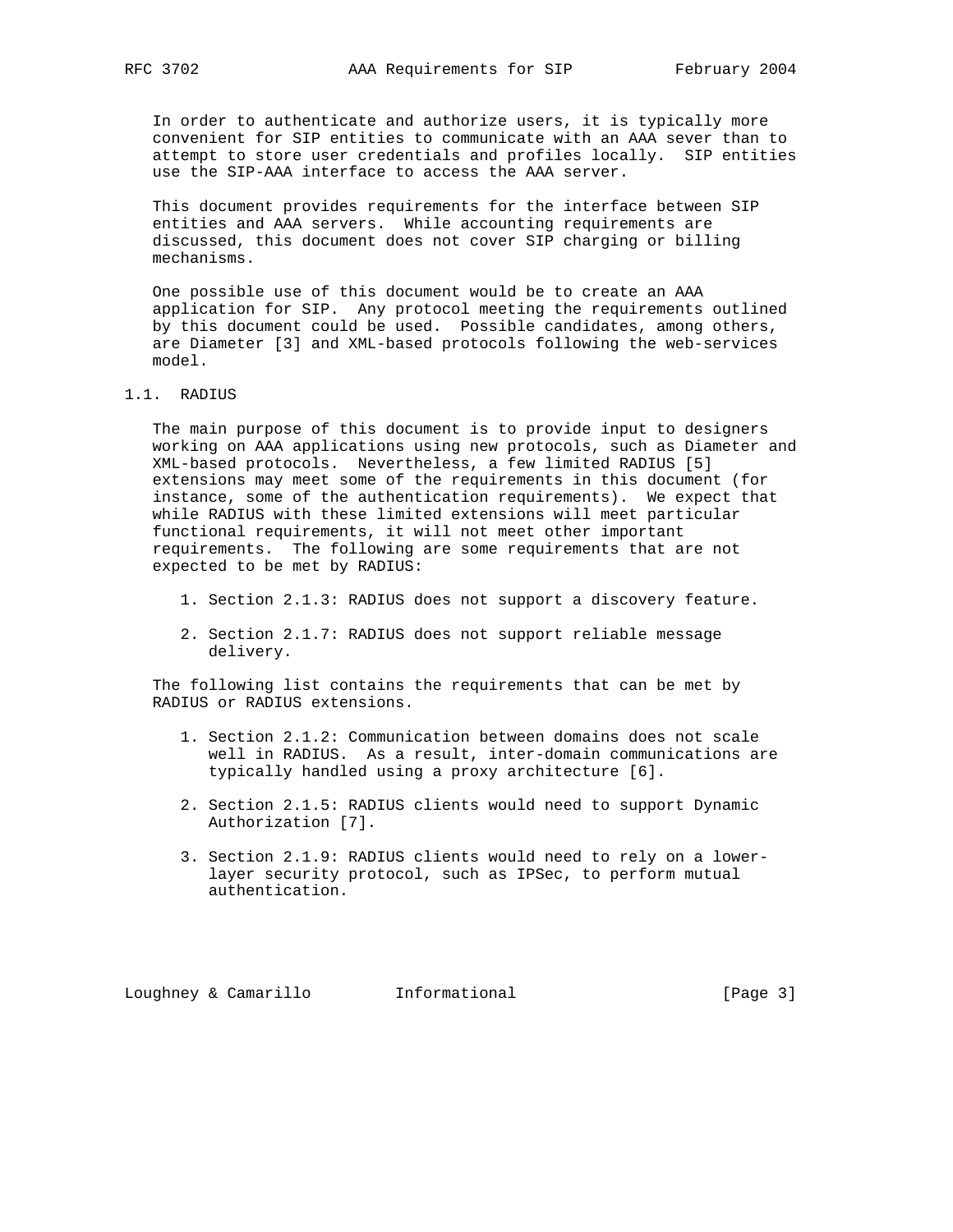- 4. Section 2.3.3: RADIUS clients would need to support Dynamic Authorization [7].
- 5. Section 2.3.4: RADIUS clients would need to support Dynamic Authorization [7].
- 1.2. Terminology and Acronyms

AAA: Authentication, Authorization, and Accounting

- Accounting: The collection of resource consumption data for the purposes of capacity and trend analysis, cost allocation, auditing, and billing. Accounting management requires that resource consumption be measured, rated, assigned, and communicated between appropriate parties [8].
- Accounting with credit control: The application checks the end user's account for coverage for the requested service event charge prior to execution of that service event.
- Home AAA Server: Server where user with which the user maintains an account relationship.
- SIP: Session Initiation Protocol
- SIP proxies: SIP proxies are nodes which forward SIP requests and responses, as well as make policy decisions.

UAC: User Agent Client

UAS: User Agent Server

1.3. Requirements Language

 In this document, the key words "MUST", "MUST NOT", "REQUIRED", "SHALL", "SHALL NOT", "SHOULD", "SHOULD NOT", "RECOMMENDED", "MAY", and "OPTIONAL" are to be interpreted as described in BCP 14, RFC 2119 [2].

2. Requirements

 In this section, we list the requirements. Protocol solutions are not required to satisfy requirements for services that they do not support. For example, a solution that provides authentication services but not accounting services does not need to fulfill the accounting requirements. It is expected that solutions will fulfill the general requirements, plus the requirements for the specific services they are providing.

Loughney & Camarillo **Informational** [Page 4]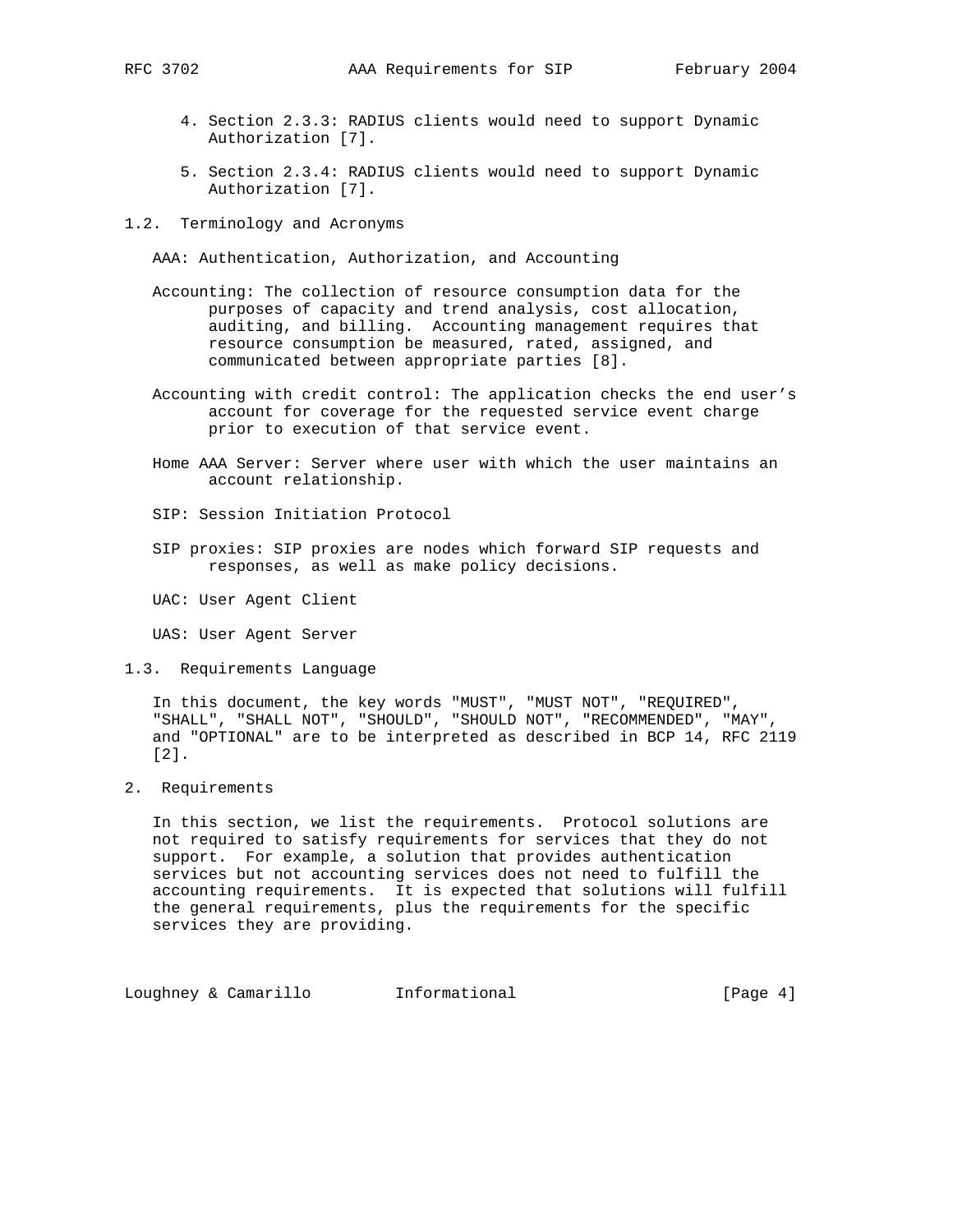Section 2.1 lists general requirements, Section 2.2 lists requirements related to authentication, Section 2.3 lists requirements related to authorization, and Section 2.4 lists requirements related to accounting.

#### 2.1. Common Requirements

This section outlines general requirements on the SIP-AAA interface.

2.1.1. Communication within the Same Domain

 The SIP-AAA interface MUST support communications between a SIP entity and an AAA server that belong to the same domain.

2.1.2. Communication between Different Domains

 The SIP-AAA interface MUST support communications between a SIP entity in one domain and an AAA server in another domain. This MAY involve a proxy or a redirect server architecture between both entities.

2.1.3. Discovery

 With the information contained in the SIP messages, the SIP-AAA interface SHOULD be able to deduce the particular AAA server that has to be queried.

2.1.4. Ability to Integrate Different Networks, Services and Users

 The basic AAA architecture MUST be access independent. Service providers have to be able to provide AAA services for SIP, irrespective of access method or technology.

2.1.5. Updating SIP Server Entries

 When required, the SIP-AAA interface MUST allow the AAA server to update the information that a SIP entity has about a user.

2.1.6. SIP Session Changes

 The SIP-AAA interface MUST allow a SIP entity to inform the AAA server about changes in the SIP session that may affect the authorization, authentication, or accounting for that SIP session.

2.1.7. Reliable Transfer of Protocol Messages

 The SIP-AAA interface SHOULD provide a reliable transfer of AAA protocol messages between the SIP entity and the AAA server.

Loughney & Camarillo **Informational Informational** [Page 5]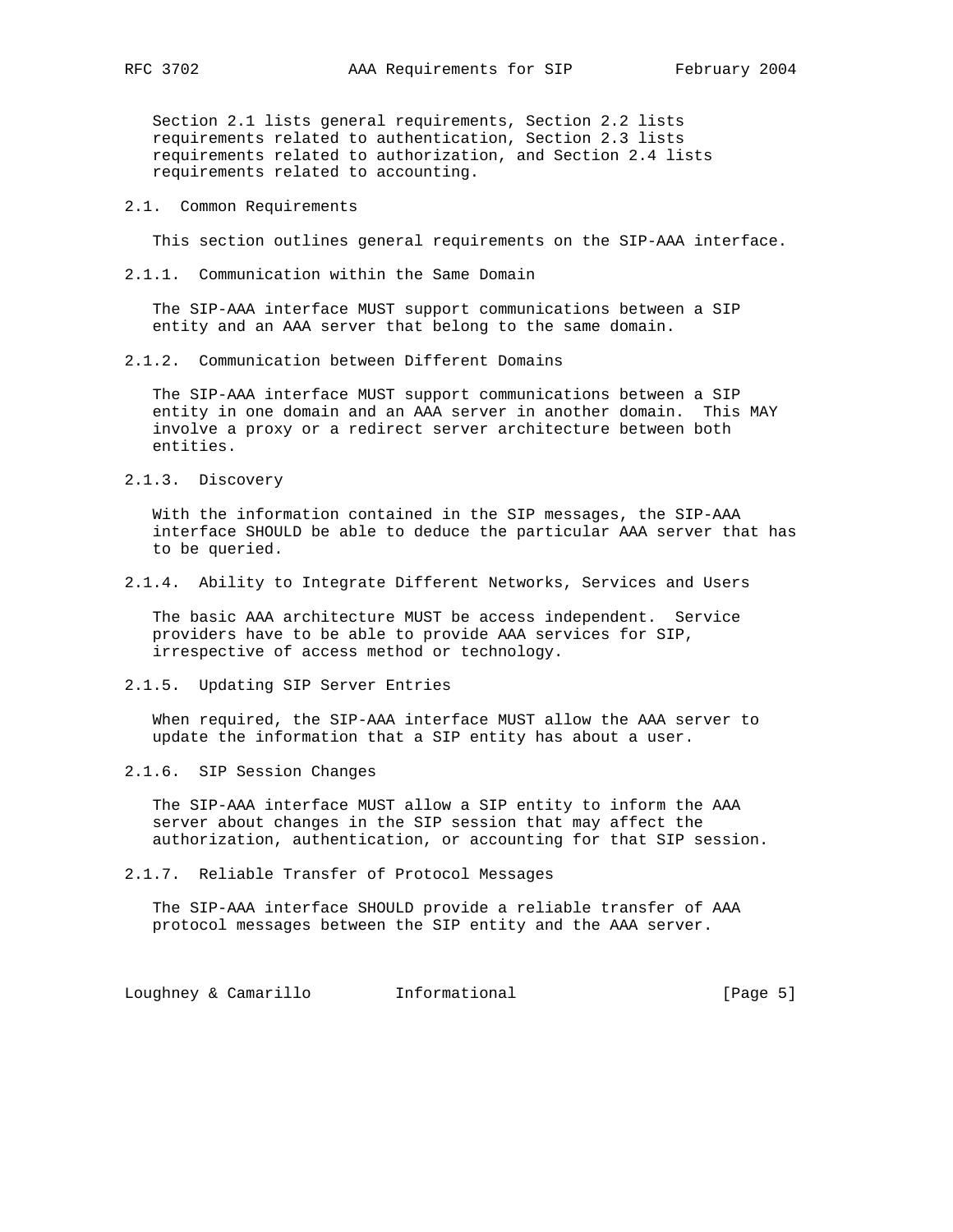### 2.1.8. Call Setup Times

 AAA SHOULD NOT unduly burden call setup times where appropriate. It may be reasonable to support some delay during registration, but delay during on-going sessions (especially real-time) is problematic.

#### 2.1.9. Security

 The SIP-AAA interface is a potential target of an attack. An eavesdropper may attempt to obtain confidential data by sniffing messages. Additionally, an active attacker may attempt to modify, insert, or replay messages between the SIP entity and the AAA server. Attackers may also attempt to impersonate legitimate SIP entities or AAA servers.

 To address these threats, the SIP-AAA interface MUST support confidentiality, data origin authentication, integrity, and replay protection. In addition to this, bi-directional authentication between the SIP entity and the AAA server MUST be supported as well.

#### 2.2. Authentication Requirements

 This section outlines requirements on the SIP-AAA interface related to authentication.

# 2.2.1. Authentication Based on SIP Requests

 The home AAA server MUST be able to authenticate a user based on any SIP request, except CANCELs and ACKs for non-2xx final responses.

 CANCELs and ACKs for non-2xx final responses are hop-by-hop requests that can be generated by proxies that do not have the user's credentials.

### 2.2.2. Flexible Authentication of SIP Requests

 The SIP-AAA interface MUST be flexible enough to accommodate a variety of authentication mechanisms used to authenticate SIP requests. In particular, the SIP-AAA interface MUST be able to accommodate all the authentication mechanisms mandated by the SIP specifications (e.g., Digest authentication).

2.3. Authorization Requirements

 This section outlines requirements on the SIP-AAA interface related to authorization.

Loughney & Camarillo Informational [Page 6]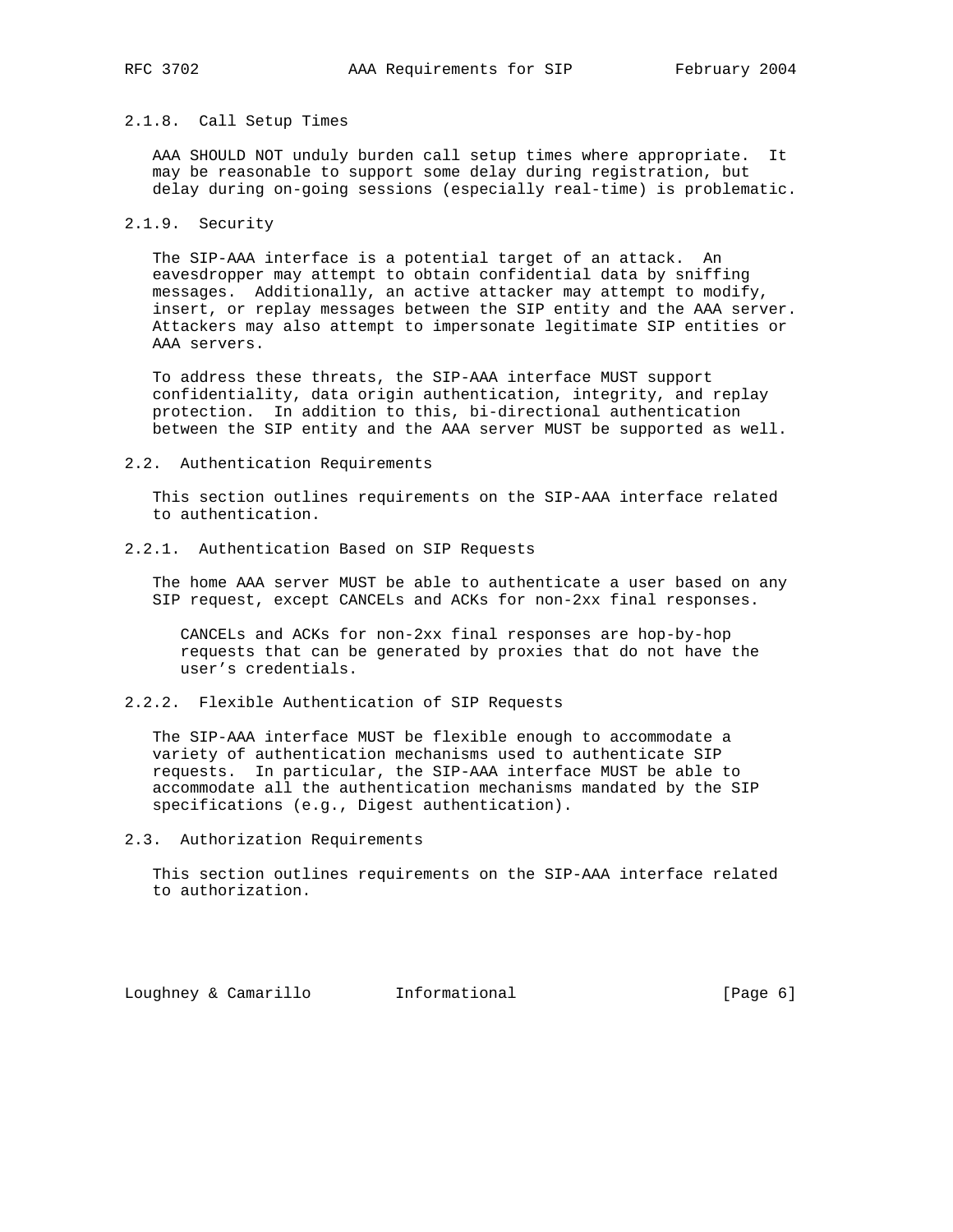## 2.3.1. Ability to Authorize SIP Requests

 The SIP-AAA interface MUST allow AAA servers to authorize any SIP request, except CANCELs and ACKs for non-2xx final responses.

 CANCELs and ACKs for non-2xx final responses are hop-by-hop requests that can be generated by proxies. SIP servers receiving a CANCEL or a ACK for a non-2xx final response do not challenge them, as they would do with an end-to-end request. Instead, they check at the transport or network layer that the entity sending the CANCEL or the ACK is the same as the one that generated the request being canceled or acked.

### 2.3.2. Information Transfer

 The SIP-AAA interface MUST allow transferring a wide range or set of information to be used to make an authorization decision. In particular, the SIP-AAA interface MUST allow an AAA server that is making an authorization decision to deliver the user profile to the SIP entity. Such a user profile may provide further information about the authorization decision to the SIP entity.

 For instance, a SIP proxy receives an INVITE from user A addressed to user B. The SIP proxy queries an AAA server and gets the following answer: user A is authorized to call user B, as long as the requests are routed through a particular SIP proxy server C. In this case, the SIP proxy needs to use SIP loose routing techniques to forward the INVITE so that it traverses SIP proxy C before reaching user B.

# 2.3.3. User De-authorization

 The SIP-AAA interface MUST allow the AAA server to inform a SIP entity when a particular user is no longer authorized to perform a particular task, even if it is an ongoing task.

2.3.4. User Re-authorization

 The SIP-AAA interface MUST allow the AAA server to inform a SIP entity that a particular authorization has been refreshed, and therefore, the user is still authorized to perform a particular task.

#### 2.3.5. Support for Credit Control

 The SIP-AAA interface MUST support credit control. That is, the AAA server has to be able to check the end user's account for coverage for the requested service event charge before authorizing execution of that service event. Note that this requirement is related to accounting as well.

Loughney & Camarillo Informational [Page 7]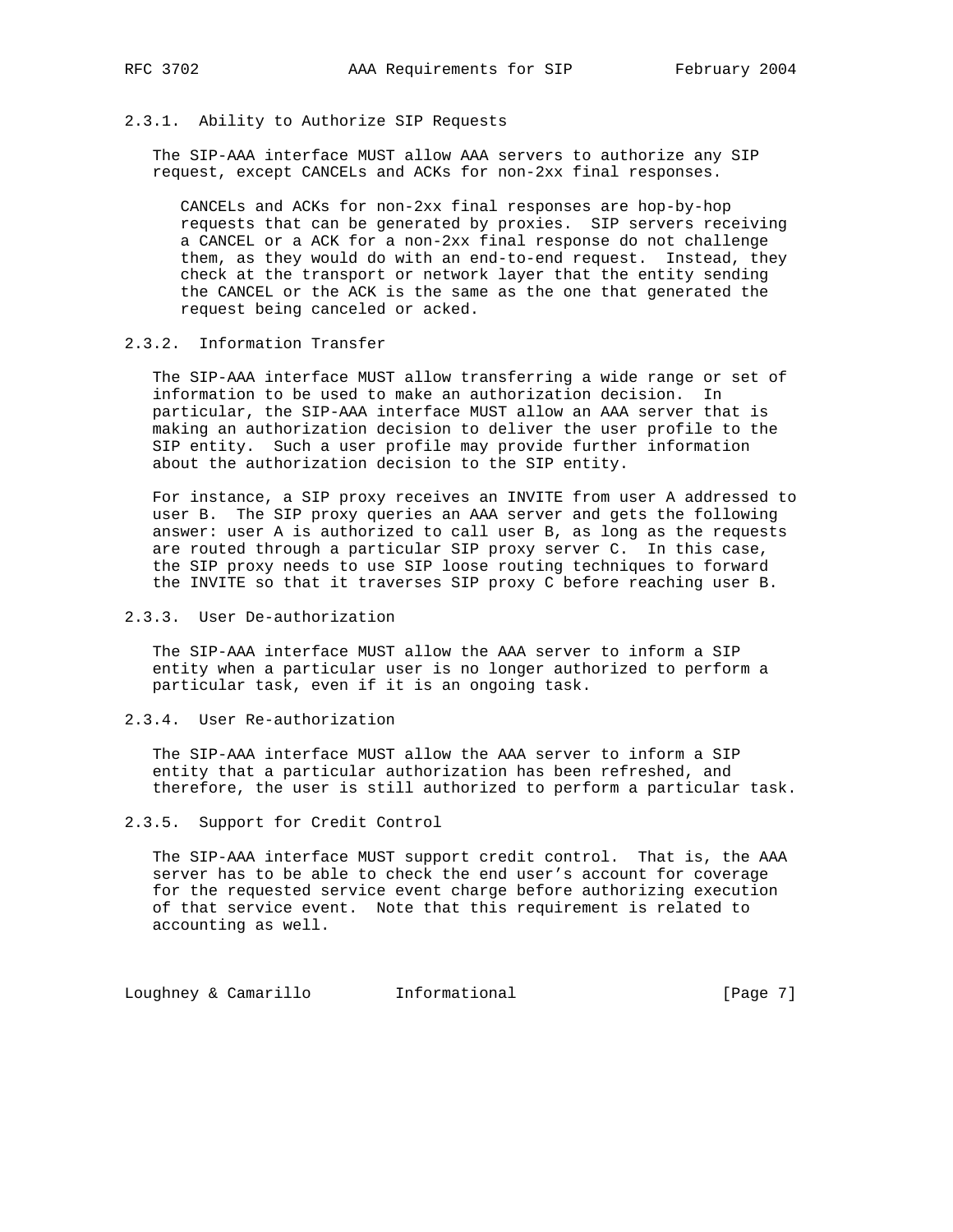Credit control is useful to implement prepaid services where all chargeable events related to a specific account are withheld from the end user when the credit of that account is exhausted or expired.

2.4. Accounting Requirements

 This section outlines requirements on the SIP-AAA interface related to accounting. Accounting is more than simple charging. Accounting may be a simple list of services accessed, servers accessed, duration of session, etc. Charging for SIP sessions can be extremely complex and requires some additional study. It is not the intent of this section to focus on charging.

 The information available to be accounted is different at SIP proxies and at SIP UAs. When end-to-end encryption is used, proxies do not have access to some parts of the SIP messages, while UAs have access to the whole messages. In addition to this, UAs typically have information about the session itself (e.g., number of audio packets exchanged during an audio session). Therefore, even if the SIP-AAA interface provides a means to transfer a wide range of data, some SIP nodes may not have access to it. In order to design a network, it is important to analyze which SIP nodes will be able to generate the desired account records.

2.4.1. Separation of Accounting Information

 AAA accounting messages MUST be able to provide granular information based on different parameters.

 For example, it should be possible to separate "session duration" information from other information generated via additional services (e.g., 3-way calling). Separating accounting information makes it possible to provide accounting information to different parties based upon different aspects of the session.

2.4.2. Accounting Information Related to Session Progression

 There MUST be support in the SIP-AAA interface for accounting transfers where the information contained in the accounting data has a direct bearing on the establishment, progression, and termination of a session (e.g., reception of a BYE request).

Loughney & Camarillo Informational [Page 8]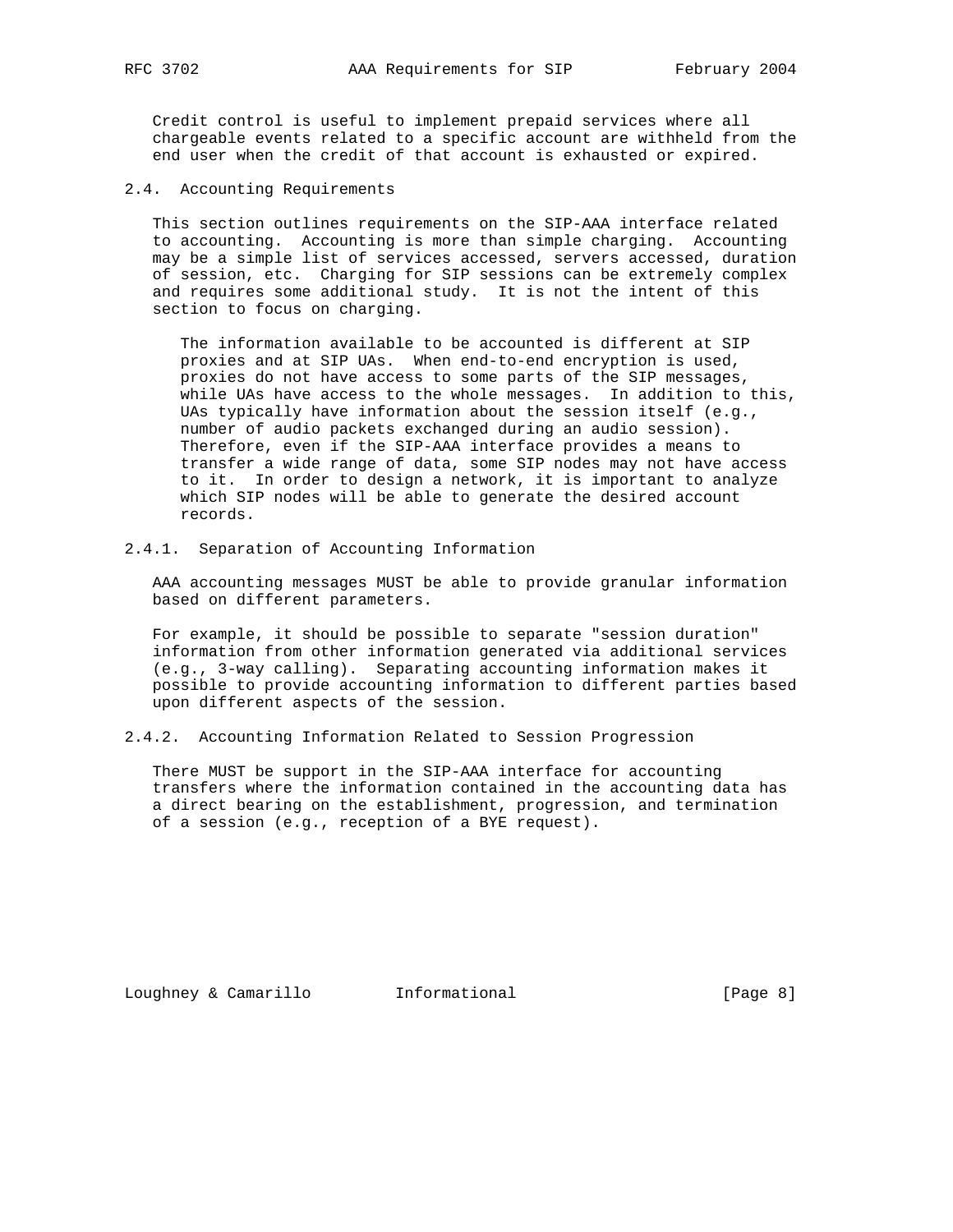- 
- 2.4.3. Accounting Information Not Related to Session Progression

 There MUST be support in the SIP-AAA interface for accounting transfers where the information contained in the accounting data does NOT have a direct bearing on the establishment, progression, and termination of a session (e.g., an instant MESSAGE that is not related to any session).

2.4.4. Support for One-Time and Session-based Accounting Records

 The SIP-AAA interface MUST allow SIP servers to provide relevant accounting information for billing and inter-network settlement purposes to the AAA servers. Both one-time event accounting records and session based (START, INTERIM, STOP records) accounting MUST be supported.

2.4.5. Support for Accounting on Different Media Components

 The SIP-AAA interface MUST support accounting per media component (e.g., voice and video). That is, the SIP-AAA interface MUST be able to provide the AAA server with the types (e.g., voice and video) of the media streams of a given session.

 Note, however, that some SIP entities do not have access to this information, which is typically carried in session descriptions. An example of a SIP entity with access to this information is a SIP UA (e.g., a gateway towards the PSTN).

 The SIP-AAA interface MUST enable different parties to be charged per media component.

2.4.6. Configuration of Accounting Generation Parameters

 The SIP-AAA interface MUST allow AAA servers to communicate parameters for accounting generation.

2.4.7. Support for Arbitrary Correlations

 Some networks need to be able to relate accounting information to some aspect of the SIP messages involved. So, the SIP-AAA interface MUST allow the AAA server to correlate a particular AAA session with any aspect of the SIP messages. For example, an AAA server that receives accounting information about a SIP dialog may be interested in knowing the Call-ID of the SIP dialog.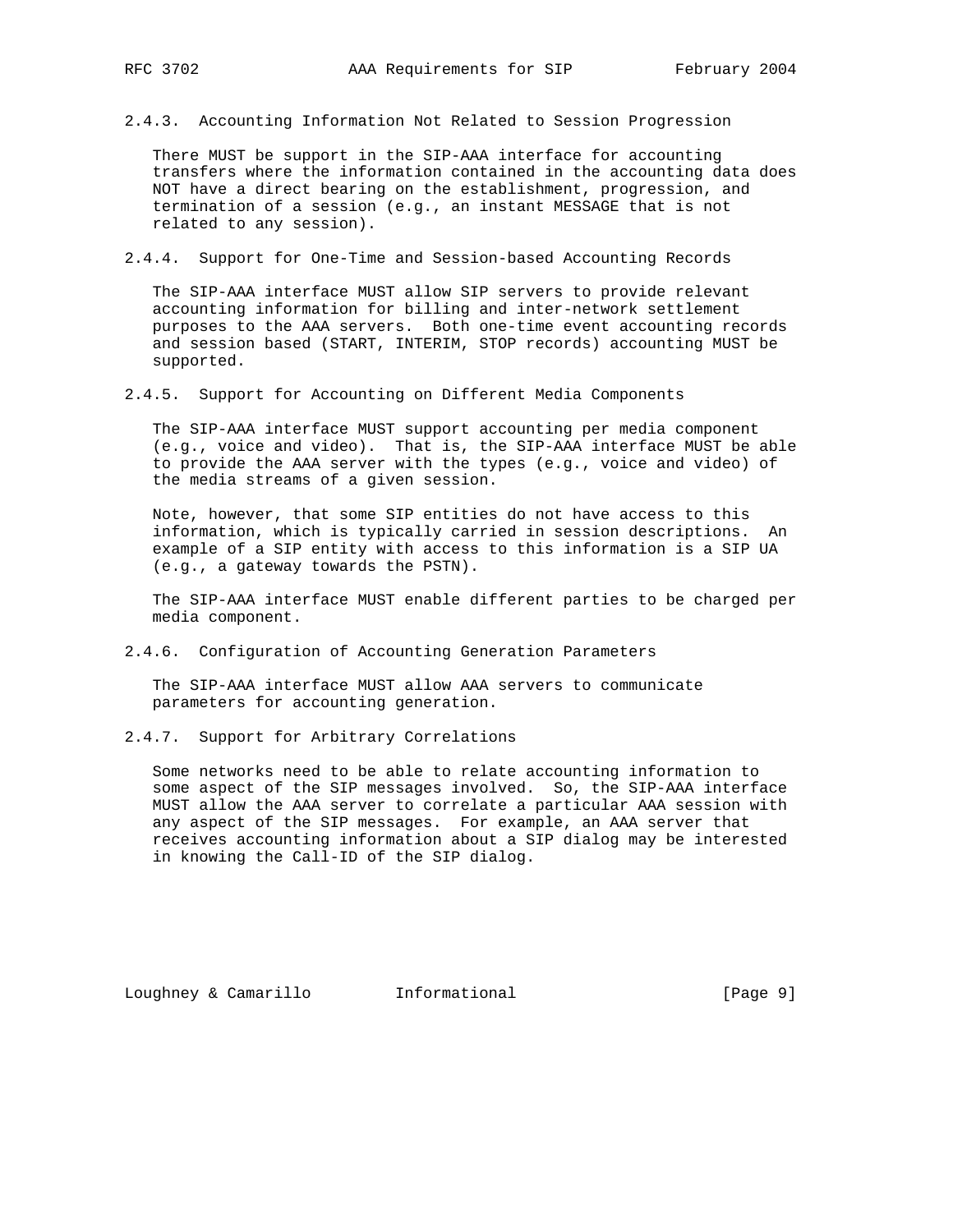3. Scenarios

 This section outlines some possible scenarios for SIP and AAA interaction. These are purely illustrative examples and do not impose any requirements.

 Figure 1 shows the typical call flow between a SIP proxy that communicates to an AAA server that performs authentication and authorization. All the examples are based on this flow.



Figure 1: Call flow over the SIP-AAA interface

 The SIP proxy receives a request with certain credentials. The SIP UAC that generated the request may have included the credentials after having been challenged by the proxy using a 407 (Proxy Authentication Required) response. The SIP proxy sends a request to the AAA server asking if it is OK to provide a particular service for this request. The service may be simply routing forward the request or may consist of a more complex service. The AAA server checks that the credentials are correct (authentication), and checks the user profile. The user profile indicates that it is OK to provide the service, and responds to the SIP proxy. The SIP proxy provides the service requested by the SIP UAC.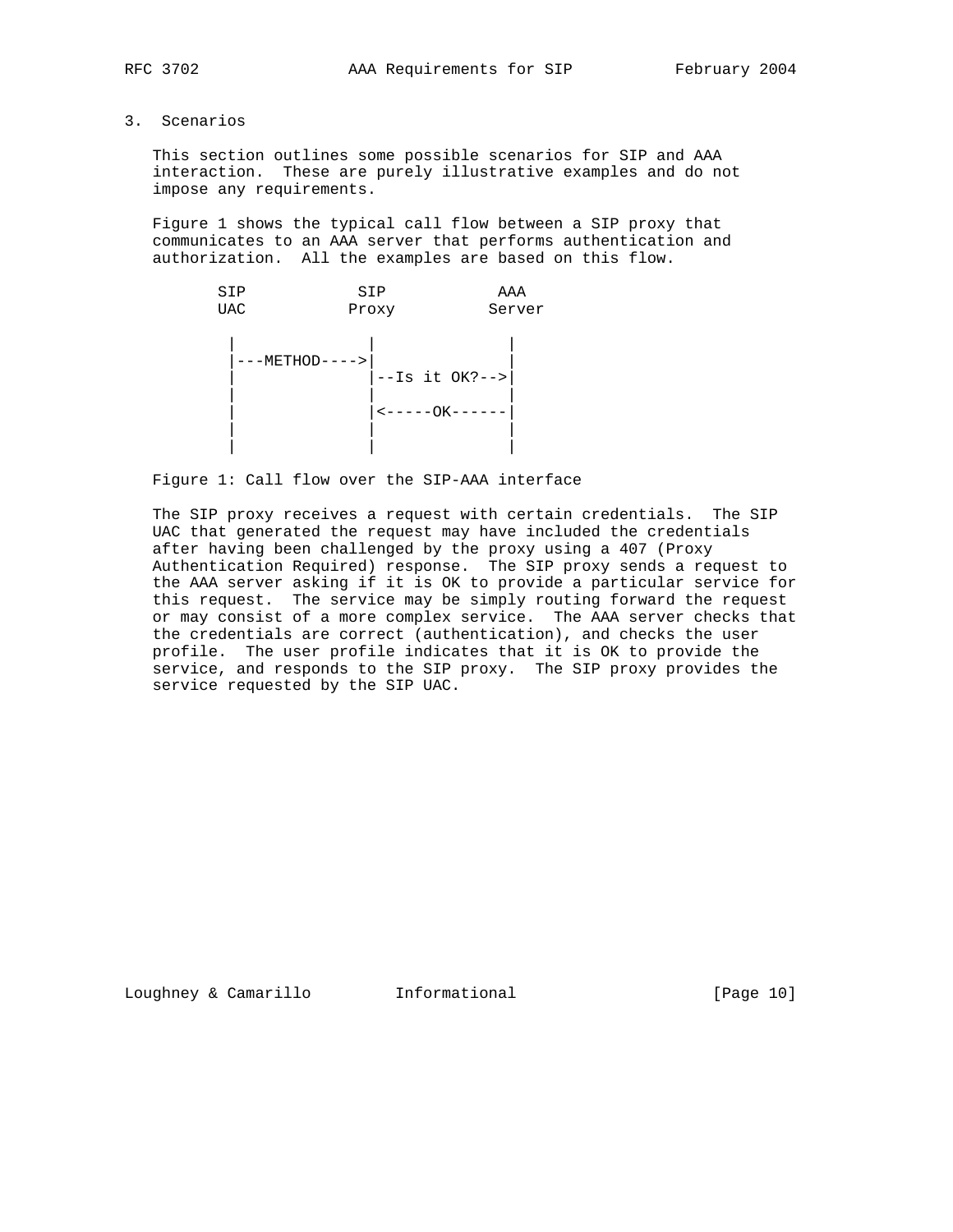# 3.1. WLAN Roaming Using Third Party Service Providers

 User A wants to establish a voice session over the Internet with user B. User A wants its SIP signalling to be routed through SIP proxy C, because it provides a call log service (i.e., SIP proxy C sends an email to user A once a month with the duration of all the calls made during the month).



Figure 2: WLAN roaming user

 User A accesses the Internet using a WLAN access outside his home domain. User A, user B, SIP proxy C, and the home AAA server of user A are all in different domains.

 SIP proxy C challenges the initial INVITE from user A with a 407 (Proxy Authentication Required) response, and user A reissues the INVITE including his credentials. SIP proxy C consults user A's home AAA server, which confirms that the credentials belong to user A and that SIP proxy C can go ahead and provide its service for that call. SIP proxy C routes the INVITE forward towards user B and sends an accounting message to the AAA server, which will be used later to charge user A for the service provided by SIP proxy C.

Loughney & Camarillo Informational [Page 11]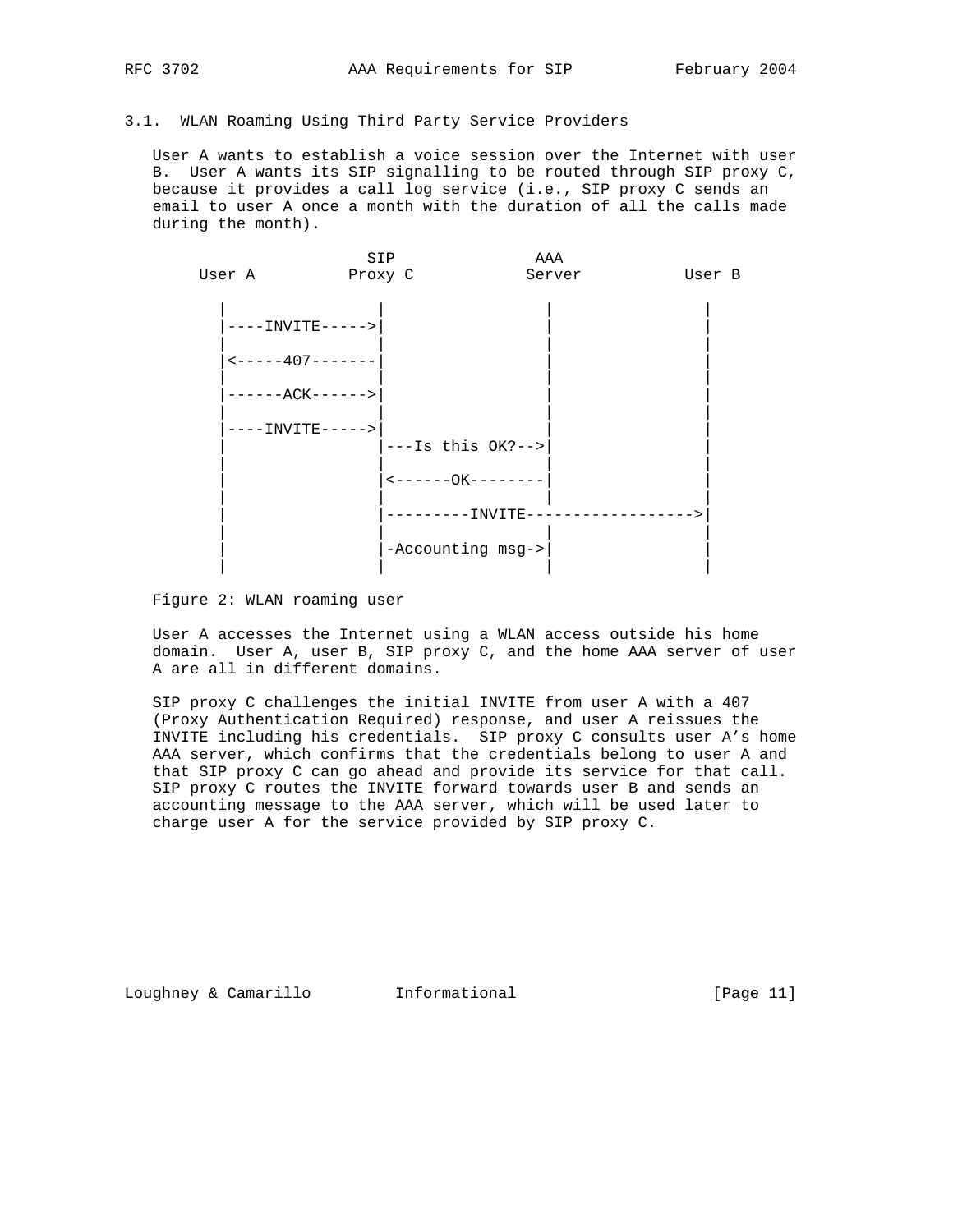# 3.2. Conditional Authorization

 User A is not in his home domain, but he still uses SIP proxy C (which is in user's A home domain) as the outbound proxy for an INVITE. SIP proxy C consults the home AAA server, which indicates that requests from user A have to be routed through SIP proxy D. SIP proxy C uses SIP loose routing so that the INVITE traverses D before reaching its destination. SIP proxy D will provide a call log service for user A.

|        | SIP                                      |                        | AAA            | SIP |
|--------|------------------------------------------|------------------------|----------------|-----|
| User A | Proxy C                                  |                        | Server Proxy D |     |
|        |                                          |                        |                |     |
|        |                                          |                        |                |     |
|        | ----INVITE----->                         |                        |                |     |
|        |                                          |                        |                |     |
|        | $\leftarrow$ - - - - - 407 - - - - - - - |                        |                |     |
|        |                                          |                        |                |     |
|        | ------ACK------>                         |                        |                |     |
|        |                                          |                        |                |     |
|        | ----INVITE----->                         |                        |                |     |
|        |                                          | $----Is this OK?--->$  |                |     |
|        |                                          |                        |                |     |
|        |                                          | <-OK if routed thru D- |                |     |
|        |                                          |                        |                |     |
|        |                                          | --------INVITE-------  |                |     |
|        |                                          |                        |                |     |

Figure 3: Conditional Authorization

4. Security Considerations

 Security is a critical requirement of the SIP-AAA Interface. Section 2.1.9 describes the threats and security requirements. Sections 2.2 and 2.3 elaborate on the authentication and authorization requirements.

5. Acknowledgements

 The authors would like to thank the participants of the SIP interim meeting, May 2002 for their comments. The authors would also thank Harri Hakala, Mary Barns, Pete McCann, Jari Arkko, Aki Niemi, Juha Heinanen, Henry Sinnreich, Allison Mankin, and Bernard Aboba for their comments.

The authors would like to thank the authors of the "AAA Requirements for IP Telephony/Multimedia" document, as it provided a basis for some of the information contained in this document.

Loughney & Camarillo Informational [Page 12]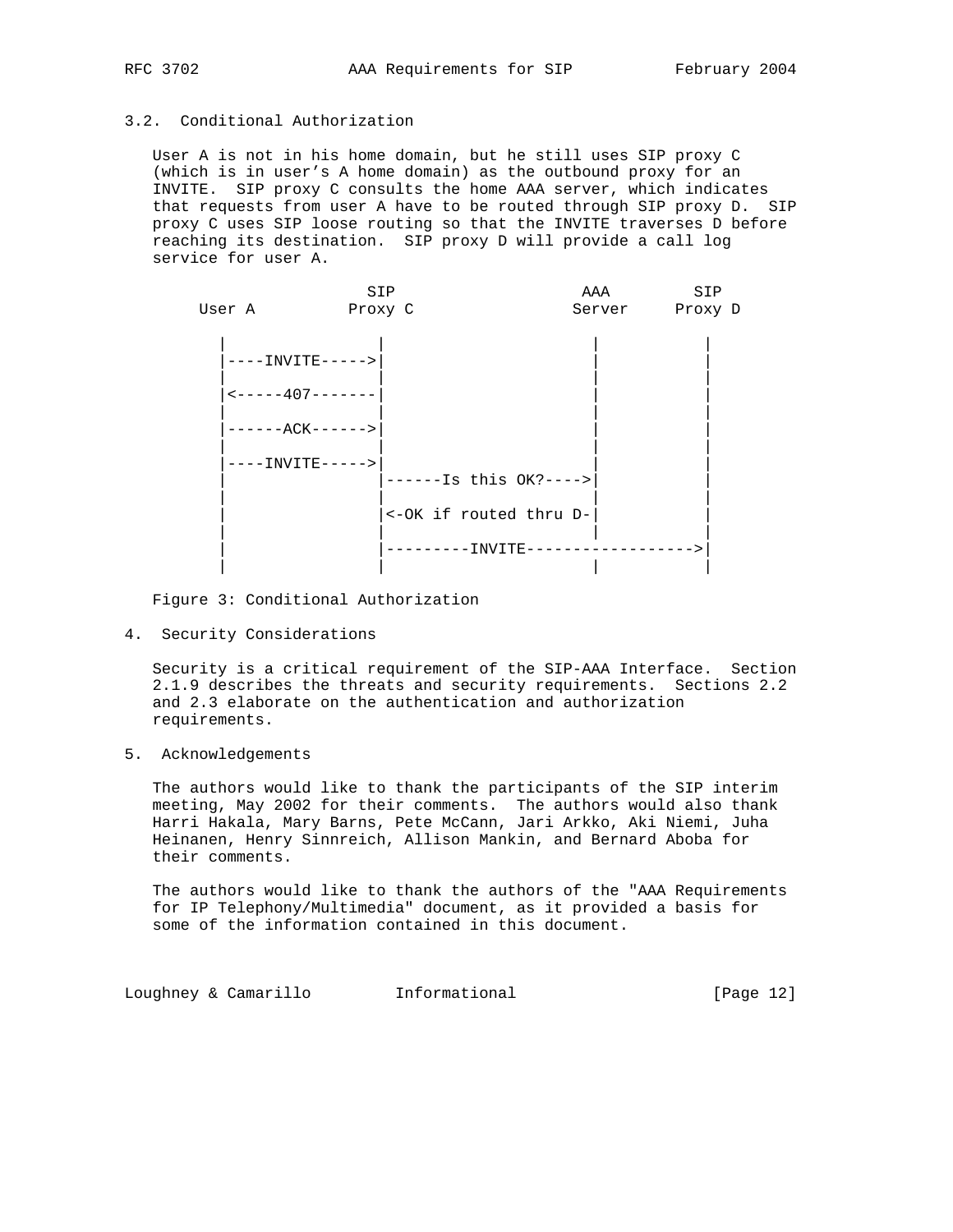# 6. References

- 6.1. Normative References
	- [1] Rosenberg, J., Schulzrinne, H., Camarillo, G., Johnston, A., Peterson, J., Sparks, R., Handley, M. and E. Schooler, "SIP: Session Initiation Protocol", RFC 3261, June 2002.
	- [2] Bradner, S., "Key words for use in RFCs to indicate Requirement Levels", BCP 14, RFC 2119, March 1997.
- 6.2. Informative References
	- [3] Calhoun, P., Loughney, J., Guttman, E., Zorn, G. and J. Arkko, "Diameter Base Protocol", RFC 3588, September 2003.
	- [4] Glass, S., Hiller, T., Jacobs, S. and C. Perkins, "Mobile IP Authentication, Authorization, and Accounting Requirements", RFC 2977, October 2000.
	- [5] Rigney, C., Willens, S., Rubens, A. and W. Simpson, "Remote Authentication Dial in User Service (RADIUS)", RFC 2865, June 2000.
	- [6] Aboba, B. and J. Vollbrecht, "Proxy Chaining and Policy Implementation in Roaming", RFC 2607, June 1999.
	- [7] Chiba, M., Dommety, G., Eklund, M., Mitton, D. and B. Aboba, "Dynamic Authorization Extensions to Remote Authentication Dial in User Service (RADIUS)", RFC 3576, July 2003.
	- [8] Aboba, B., Arkko, J. and D. Harrington, "Introduction to Accounting Management", RFC 2975, October 2000.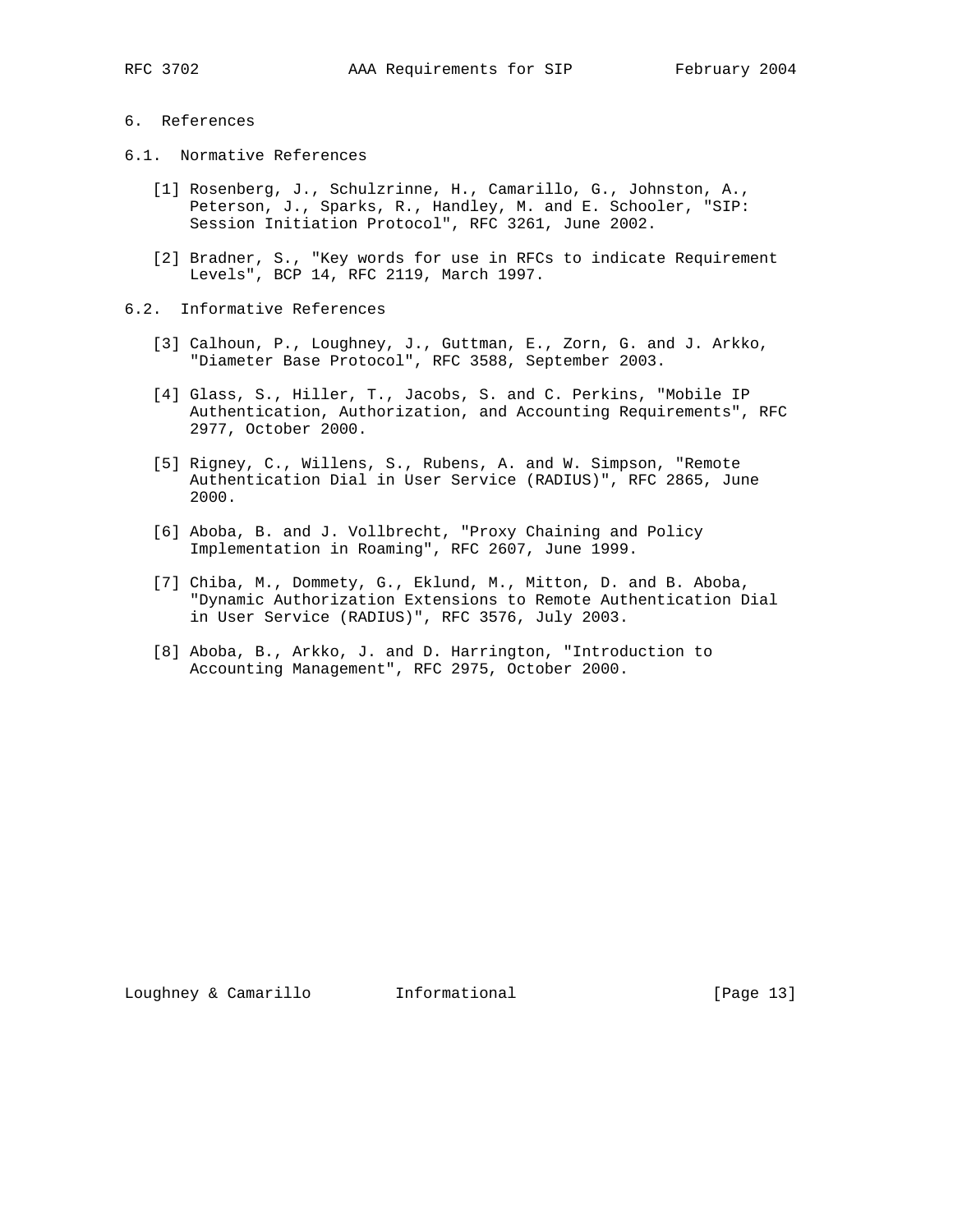7. Authors' Addresses

 John Loughney Nokia Itamerenkatu 11-13 00180 Helsinki Finland

EMail: John.Loughney@nokia.com

 Gonzalo Camarillo Ericsson Advanced Signalling Research Lab. FIN-02420 Jorvas Finland

EMail: Gonzalo.Camarillo@ericsson.com